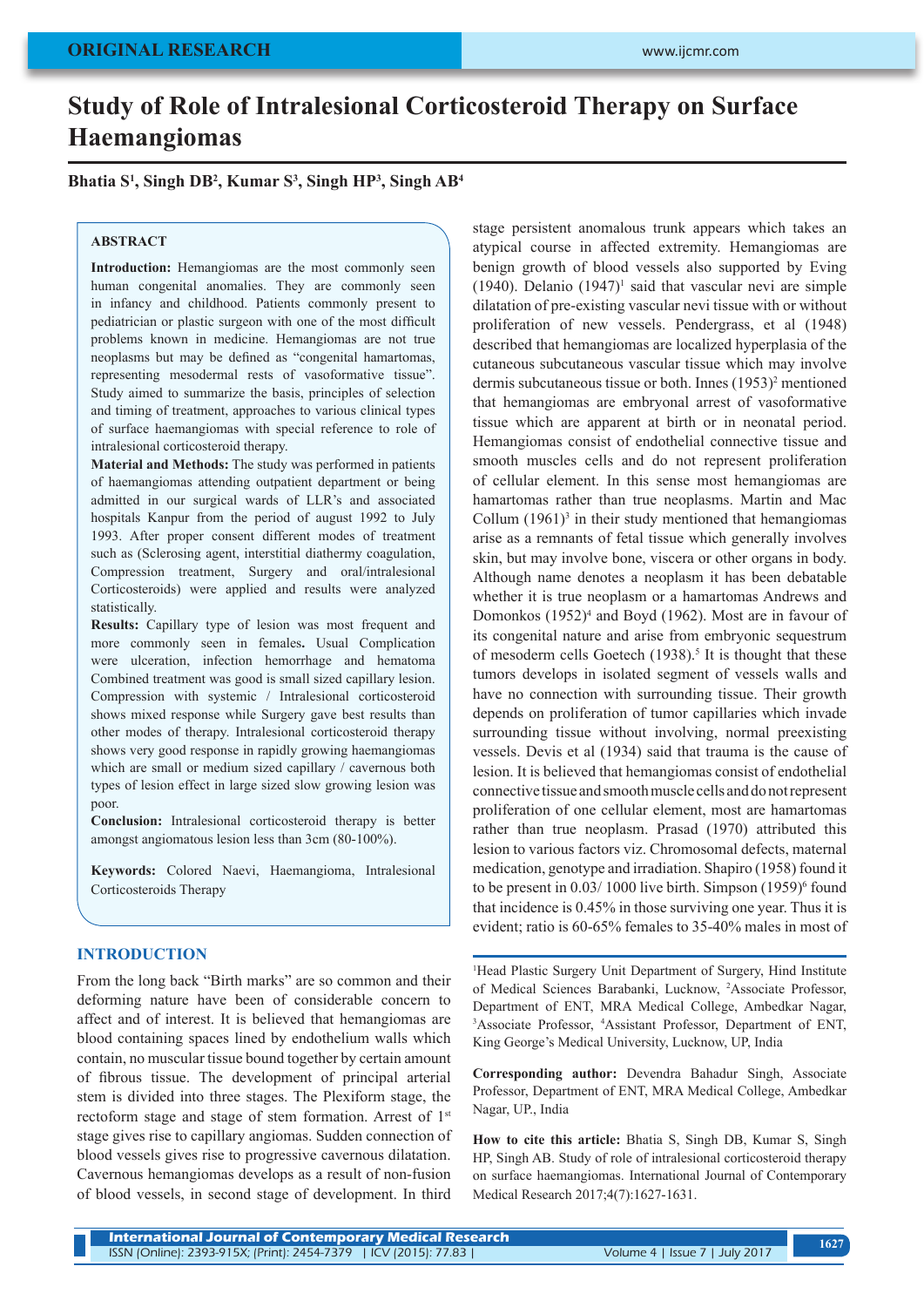series Phelan (1963). Martin and Mc Collum (1956)<sup>3</sup> in their study found 425 capillary, 39% mixed and 12% cavernous type of haemangiomas supported by works of Simpson (1959).<sup>6</sup> Prasad (1970) in his series of 101 cases observed 40% capillaries, 11% mixed and 49% cavernous type of hemangiomas. Simpson  $(1959)^6$  – collected a series of 140 children with 170 lesions in which he found that trunk was the site in 33.75%, face in 20%, scalp 14%, upper extremity 5%, lower extremity 14.75%, neck 4% and genitalia 3%. Duncan (1895) proposed treatment of vascular naevi by electrolysis. Simpson  $(1959)^6$ , Pusey  $(1907)^8$  used CO2 snow and later used liquid nitrogen for small superficial hemangiomas. Some children's were also treated by local vaccination for strawberry nevus by inducing resolution by artificial ulceration. From sixties role of systemic corticosteroid and in seventies, Intralesional corticosteroid therapy has been found favorable and latest have an impact is argon laser for superficial hemangiomas.

Aims and objective of this work was to find out response of the various forms of treatment in different varieties of hemangiomas.

## **MATERIAL AND METHODS**

The present study was performed in patients of haemangiomas attending outpatient department or being admitted in our surgical wards of LLR's associated hospitals Kanpur from the period of august 1992 to July 1993. Ethical clearance was taken from the department as well as from the institute. Informed as well as written consent was taken. Sample size was estimated and it was 30.

### **Inclusion criteria**

Patients with congenital haemangioma

### **Exclusion criteria**

- Patients not giving consent
- Patients with associated systemic disorders
- Patients with previous intervention for the lesion

All the cases under consideration were divided in to two groups:

- a. Cases where no treatment was given. These cases were also followed for a period from 3-6 months and if they did not regress by that time, they were given treatment.
- b. Cases where active growth was present were treated according to their clinical types. These cases were also followed by response of treatment, any complication or recurrence.

The cases were studied according to following plan-

- a History: a detail history of every case was elicited thoroughly.
- b Clinical examination: General /Systemic examination.
- c Complete local examination.

#### **Investigations**

- Routine blood investigations
- Urine examinations
- Any other relevant investigations
- The diagnosis of every case was established by above

method of clinical examination and in few cases where doubt existed lesion was excised and sent for histopathological examination.

The specific diagnostic points were:

- Size and color of the lesion
- Thickness of the lesion
- Blanching and sign of emptying
- Auscultation- any bruit over swelling
- Area involved
- Any local gigantism

#### **Treatment options**

**Sclerosing agent:** In this study, in most of the selected cases sclerosants used was boiling water, except in one case where 50% dextrose solution.

**Interstitial diathermy coagulation Compression treatment Surgery**

**Corticosteroids:** all cases selected for corticosteroid were examined carefully initially at an interval for 15 days to 1 month. Corticosteroid therapy given in two forms:

**a. Oral corticosteroid-** In most of the cases treatment was continued between 3-6 months(less than 5 kg 10mg once a day, more than 5 kg 20 mg once a day)

**b. Intralesional corticosteroid-** The dose ranges from triamcinolone 5-40 mg and betamethasone 1-4 mg depending upon the size of the lesion. The dose repeated in 3 weeks – 1 month interval till complete regression occurs.

Response of the treatment was classified as:

- Excellent- $> 75\%$  to near total disappearance
- Good- 75% reduction in size within 1-3 months or complete disappearance of the lesion
- Fair- 50% decrease in size in 1-3 months or less than 75% at the end of 6 months and with noticeable scars, except in strawberry marks, over 5 cm in size.
- Poor- results were 25% reduction in 3 months or not over 50% during six months after therapy or scars in small lesion.

All cases whether treated actively or not were followed up during entire course for study response, any complications or recurrences.

## **RESULTS**

In this study 30 cases were considered and their analytical description presented as follows:

**Age:** In this series maximum number of patients attended hospital for advice, after 10 years of age i.e. 8 cases (26.67%), likewise 7 cases (23.33%) attended in age group of 6 months to one year. Least number of cases i.e. 2 cases each (6.67%) attended in age group 0-3 months and 5-10 years (Table 1).

**Mode of Presentation**: As the lesion presented in various forms, we have observed most of the cases presented as only a swelling (10 cases 33.33%), while 1 case with painful swilling and three cases sought treatment for difficulty in opening eye.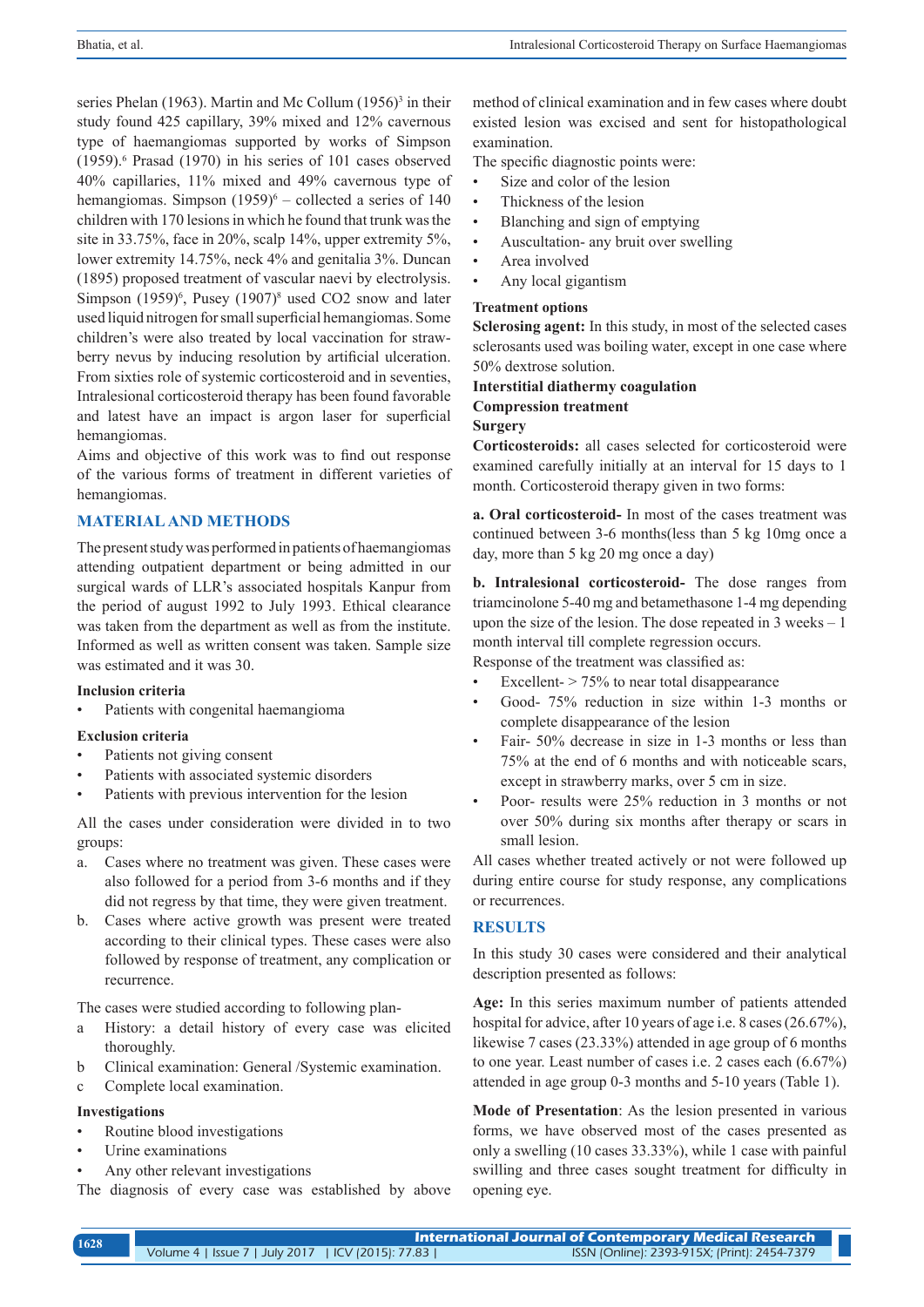**Family History**: In our series, no significant family history was found:

History of trauma was observed in 3 cases (10%). Multiplicity of lesion was observed in only two cases in one capillary type it was present at just below right scapula and one at left of umbilicus.

**Complexion:** In this series 18 patients (60%) were fair while 12 (40%) were dark complexion. Associated congenital anomaly was not seen in any case.

**Site of lesion**: Most of the lesions were present on face i.e. 15 cases (50%) while on extremities 8 cases (26.67%) and it was least at trunk 1 (3.3%), with two lesions on face and it was commonest on lips 5 cases (16.67%).

**Rate of Growth**: It was slow growing lesion in most of the cases i.e. 14 cases (46.67%) while 4 cases were rapidly growing i.e. (13.33%). No one noticed regression in size of the lesion before reporting to us.

**Size of lesion in Relation with age group**: Most of the cases were seen in age group 6 months- 1 year (7 cases 23.33%) as well after the age of 10 years (7 cases -26.67%) as well (1.1-3cm) in 14 cases (46.67%). But only 2 cases (6.67%) measured in size group or less than 1 cm in diameter (Table 2)**.**

**Type of lesions**: In this study capillary lesion was commonest

i.e. 16 cases (53.33%), cavernous in 11 cases (36.67%) while mixed were 2 (6.67%). Capillary type of lesion was more common in females (Table 3).

**Type of lesion with Age Group:** Capillary lesion was observed mainly in the age group (6monts -1 year) and also in age after 10 years with equal frequency 4 cases (13.33%) but cavernous lesion most commonly seen in age group of after 10 years.

**Relation of type of lesion with size of lesion**: Capillary type usually (50%) measured from 1.1-3cms while cavernous type usually (54.54%) in same range. A single case of cystic hygroma measured more than 10 cm in size. In this study, maximum sized lesion was cystic hygroma but among haemangiomas was of extremity 15X7.8cm x 4cm and smallest one 0.80 in diameter (capillary over check)

**Complication**s: While infection and ulceration was seen in 3 cases in one patient had hematoma formation after Intralesional corticosteroid therapy which resolved in due course of treatment.

**Management**: Out of 30 patients treated: 26 cases by single mode of treatment, 4 cases by combination method and one case of cystic hygroma treated by oral prednisolone therapy (Table 4)

Relation of response of treatment (by any mean) in different

| Age groups          |               | Male       |               | Female     | <b>Total</b>  |            |  |  |  |  |
|---------------------|---------------|------------|---------------|------------|---------------|------------|--|--|--|--|
|                     | <b>Number</b> | Percentage | <b>Number</b> | Percentage | <b>Number</b> | Percentage |  |  |  |  |
| 0-3 Months          |               | 3.33       |               | 3.33       |               | 6.67       |  |  |  |  |
| 3-6 Months          |               | 6.67       |               | 13.33      | b             | 20         |  |  |  |  |
| 6 Months-1 year     |               | 3.33       |               | 20.0       |               | 23.33      |  |  |  |  |
| $1-5$ years         |               | 6.67       |               | 10         |               | 16.67      |  |  |  |  |
| 5-10 years          |               | 6.67       |               |            |               | 6.67       |  |  |  |  |
| $>10$ years         |               | 20         |               | 6.67       |               | 20.67      |  |  |  |  |
| Total               | 14            | 46.67      | 16            | 53.33      | 30            | 100.0      |  |  |  |  |
| Table-1: Age groups |               |            |               |            |               |            |  |  |  |  |

| Age group                                          | $0-1$ cm       |               | $1.1-3cm$ |               | $3.1 - 5cm$ |               | 5.1-10cm       |               | 10cm           |               | <b>Total</b>   |               |
|----------------------------------------------------|----------------|---------------|-----------|---------------|-------------|---------------|----------------|---------------|----------------|---------------|----------------|---------------|
|                                                    | N <sub>0</sub> | $\frac{0}{0}$ | No        | $\frac{0}{0}$ | No.         | $\frac{0}{0}$ | N <sub>0</sub> | $\frac{0}{0}$ | N <sub>0</sub> | $\frac{0}{0}$ | N <sub>0</sub> | $\frac{0}{0}$ |
| $0-6$ months                                       |                | 3.33          |           | 10            | 2           | 6.67          |                |               | 2              | 6.67          | 8              | 26.67         |
| 6months-1year                                      |                | 3.33          |           | 10            |             | 3.33          |                |               |                | 3.33          | -              | 23.33         |
| $1-2$ years                                        |                |               | 2         | 6.67          |             |               |                |               |                |               |                | 6.67          |
| 2-5 years                                          |                | 3.33          |           | 3.33          |             |               |                | 3.33          |                |               |                | 10.0          |
| $5-10$ years                                       |                |               | 2         | 6.67          |             |               |                | 3.33          |                |               |                | 6.67          |
| $>10$ years                                        | ↑              | 6.67          | 3         | 10            |             |               |                | 3.33          | $\overline{2}$ | 6.67          | 8              | 26.67         |
| Total                                              |                | 16.67         | 14        | 46.67         | 3           | 10            |                | 10            | 5              | 16.67         | 30             | 100           |
| Table-2: Size of lesion in Relation with age group |                |               |           |               |             |               |                |               |                |               |                |               |

| Sr. No.                  | <b>Type of Lesion</b> |                | Male          |    | Female        | <b>Total</b> |               |  |  |  |
|--------------------------|-----------------------|----------------|---------------|----|---------------|--------------|---------------|--|--|--|
|                          |                       | N <sub>0</sub> | $\frac{0}{0}$ | No | $\frac{6}{9}$ | No           | $\frac{0}{0}$ |  |  |  |
|                          | Capillary             |                | 42.83         | 10 | 62.50         | 16           | 53.33         |  |  |  |
|                          | Cavernous             |                | 42.83         |    | 31.25         |              | 36.67         |  |  |  |
|                          | Mixed                 |                | 7.14          |    | 6.25          |              | 6.67          |  |  |  |
|                          | Cystic hygroma        |                | 7.14          |    |               |              | 3.33          |  |  |  |
|                          | Total                 | 14             | 100           |    | 100           | 30           | 100           |  |  |  |
| Table-3: Type of lesions |                       |                |               |    |               |              |               |  |  |  |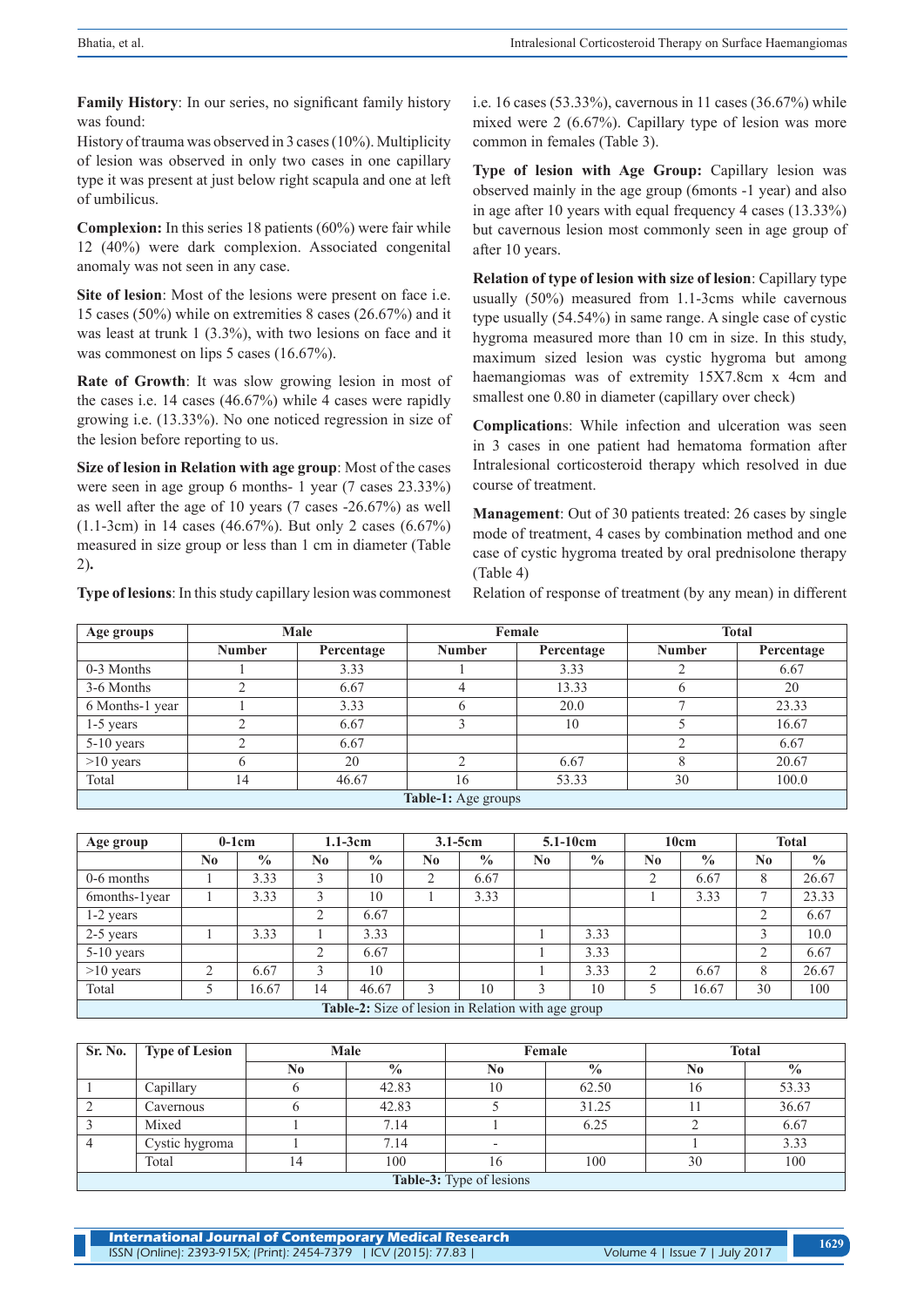age groups: The response was very favorable in age group 6Months -1 year but fair or poor among patients more than 10 years of age (37.50%)(Table 5)

**Relation of size of lesion with response to treatment:** Usually results were excellent/ good in smaller size i.e. up 5cm (35-60%) in diameter while it was poor/fair in large size lesions (20-33.33%).

**Relation of site of lesion to response to treatment:** The result of face was excellent/good-40% while in extremities fair/poor in 37.5/12.5%.

**Effect of Intralesional triamcinolone/Betamethasone:**  This has been studied in relation to various other factors viz.

**Size of lesion:** In lesion >1cm response was excellent or good 75% cases. It was fair (100%) in lesion >5cm size.

**Age of patient**: In younger patients up 1 years result were excellent/good in all cases. But afterward results were fair in most of cases 1 year -5 years 66.67%. Type of lesion: The response is more excellent in cavernous haemangiomas 50% and also capillary lesion had more fair response (22.22%). There was no response of Intralesional corticosteroid on mixed and cystic hygroma (Table 6).

#### **Effect of Combination therapy:**

It was used in four cases:

- 1. Oral prednisolone + ILCST in 2 cases with result fair.
- 2. Oral prednisolone+ ILCST+ Compression- poor response in one cases
- 3. Surgery followed by ILCST- one case fair result

**Combined result of various form of treatment:** Study showed that surgical excision gave excellent result; in our series combination treatment produced worse result.

**Complication during Surgery**: Only in 3 cases in two cases ulcerations reported and in 1 case hematoma formation occurred during ILCST but in all these case complications subsided in due course of time after appropriate measure taken.

#### **DISCUSSION**

This study is based upon observations made in 30 cases of haemangiomas.

**Age Incidence:** In our series in 11 cases (36.67%) lesions was seen at birth. Simpson (1959)<sup>6</sup> reported in his study 29%. Thus our results are closely in accordance with these studies.

**Sex Ratio:** We observed 14 cases male (46.67%) and 16 cases female (53.33%) with haemangiomatous lesion thus ratio being 9:11 in favors of females. Increase incidence in Females is explained due to relation of haemangioma in some way, with sex hormones.

**Mode of Presentation:** In this series most of cases presented with swelling (tissues mass) only i.e. 10 cases (33.33%) while 7 cases (23.33%) presented for cosmetic lesion and 6 cases (16.67%) with dis-coloration of skin. This is in complete harmony with other reports viz, Craford  $(1948)^9$ Prasad (1970) and Malhotra et al (1991)<sup>10</sup> etc. who observed swelling alone is the commonest way of presentation.

| <b>Type of Treatment</b>             | Capillary      |               | <b>Cavernous</b> |               | <b>Mixed</b> |               | Cystic hygroma |               | <b>Total</b> |               |
|--------------------------------------|----------------|---------------|------------------|---------------|--------------|---------------|----------------|---------------|--------------|---------------|
|                                      | N <sub>0</sub> | $\frac{0}{0}$ | N0               | $\frac{0}{0}$ | No           | $\frac{0}{0}$ | No             | $\frac{6}{9}$ | No           | $\frac{0}{0}$ |
| Surgery                              |                | 3.33          |                  | 3.33          |              |               |                |               | ◠            | 6.67          |
| Compression                          |                |               |                  | 3.33          |              |               |                |               |              | 3.33          |
| Oral prednisolone                    |                | 13.33         |                  | 3.33          | ◠            | 6.67          |                | 3.33          |              | 26.67         |
| Combination                          |                | 3.33          |                  | 10            |              |               |                |               | 4            | 13.33         |
| Intralesional corticosteroid therapy | 10             | 33.33         |                  | 16.67         |              |               |                |               | 15           | 50            |
| Total                                | 16             | 53.33         |                  | 36.67         | ◠            | 6.67          |                | 3.33          | 30           | 100           |
| Table-4: Management                  |                |               |                  |               |              |               |                |               |              |               |

| Age groups                                        | <b>Excellent</b> |               | Good |               | Fair           |               | Poor           |               | <b>Total</b>   |               |
|---------------------------------------------------|------------------|---------------|------|---------------|----------------|---------------|----------------|---------------|----------------|---------------|
|                                                   | No               | $\frac{0}{0}$ | No   | $\frac{0}{0}$ | N <sub>0</sub> | $\frac{0}{0}$ | N <sub>0</sub> | $\frac{0}{0}$ | N <sub>0</sub> | $\frac{0}{0}$ |
| $0-6M$ ths                                        |                  | 37.50         |      | 37.50         | ◠              | 25.00         |                |               |                | 26.67         |
| $6m-1yr$                                          |                  | 42            | 4    | 57.10         |                |               |                |               |                | 23.33         |
| $1-5yrs$                                          |                  |               | ◠    | 40            |                | 60            |                |               |                | 16.67         |
| $5-10$ yrs                                        |                  | 50            |      | 50            |                |               |                |               |                | 6.67          |
| $>10$ yrs                                         |                  | 37.50         | ◠    | 25            | ◠              | 25            |                | 12.50         |                | 26.67         |
|                                                   | 10               | 33.33         | 12   | 40            |                | 23.33         |                | 3.33          | 30             | 100           |
| <b>Table-5:</b> Relation of response of treatment |                  |               |      |               |                |               |                |               |                |               |

| <b>Type of lesion</b>   | <b>Excellent</b> |               | Good |               |    | Fair          | <b>Total</b> |               |  |  |
|-------------------------|------------------|---------------|------|---------------|----|---------------|--------------|---------------|--|--|
|                         | No.              | $\frac{0}{0}$ | No   | $\frac{0}{0}$ | No | $\frac{0}{0}$ | N0           | $\frac{0}{0}$ |  |  |
| Capillary               |                  | 33.33         |      | 44.44         |    | 22.22         |              | -66           |  |  |
| Cavernous               |                  | 50            |      | 33.33         |    | 16.67         |              | 40            |  |  |
|                         |                  | 40            |      | 40            |    | 20            |              | 100           |  |  |
| Table-6: Age of patient |                  |               |      |               |    |               |              |               |  |  |

**International Journal of Contemporary Medical Research**  Volume 4 | Issue 7 | July 2017 | ICV (2015): 77.83 | ISSN (Online): 2393-915X; (Print): 2454-7379 **<sup>1630</sup>**